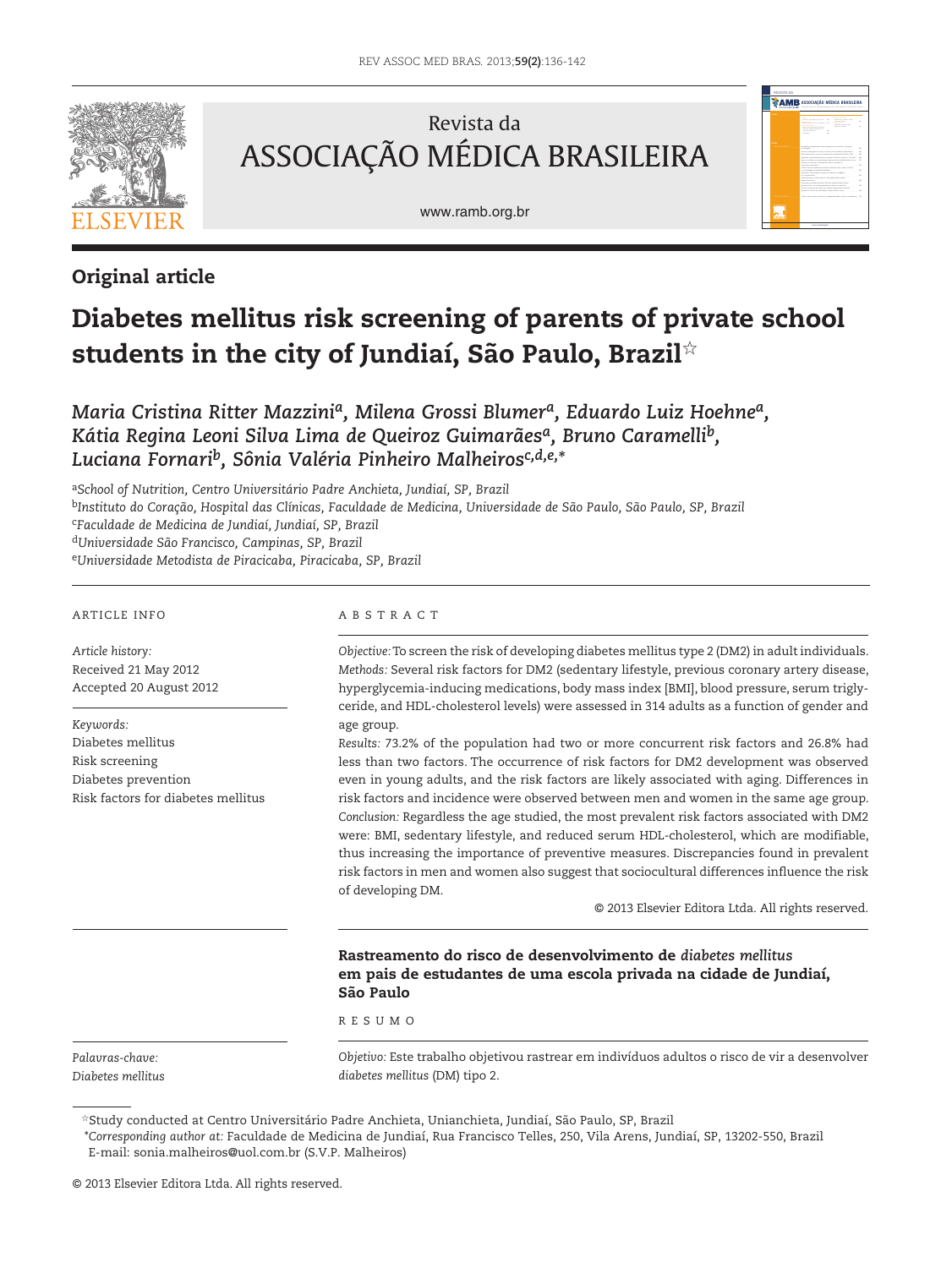Rastreamento de risco Prevenção do diabetes Fatores de risco para *diabetes mellitus* *Métodos:* Diversos fatores de risco para DM (sedentarismo, doença coronariana prévia, uso de medicação hiperglicemiante, índice de massa corporal (IMC), pressão arterial, níveis séricos de triglicerídeos e colesterol HDL-col) foram avaliados em 314 adultos, em função do sexo e faixa etária.

*Resultados:* 73,2% da população somou dois ou mais fatores de risco simultaneamente, e 26,8% apresentaram menos de dois fatores. Observou-se a ocorrência de fatores de risco para o desenvolvimento da DM mesmo entre adultos jovens, e a ocorrência dos mesmos tende a estra associada com o avanço da idade. Foram observadas diferenças nos fatores e incidência de risco entre homens e mulheres na mesma faixa etária.

*Conclusão:* Independentemente da idade estudada, os fatores de risco associados a DM de maior prevalência foram: IMC, sedentarismo e diminuição do HDL-colesterol, os quais podem ser modificáveis, reforçando a importância de medidas preventivas. Divergências encontradas entre os fatores de risco prevalentes em homens e mulheres sugerem também que diferenças socioculturais influenciam o risco de desenvolvimento da DM.

© 2013 Elsevier Editora Ltda. Todos os direitos reservados.

## Introduction

During the last century, the epidemiological picture showed a reversal of disease pattern, moving from high prevalence of transmissible diseases towards non-transmissible conditions, such as cancers, cardiovascular diseases (CVD), and diabetes mellitus (DM), especially from the 1960s onwards. $1,2$  This fact is suggested to result from the increased life expectancy associated with changes in smoking, inactivity, high blood pressure (HBP), DM, hyperlipidemias, overweight and obesity, high-calorie and high-protein diets, and other factors that cannot be changed, such as gender, race, and heredity.<sup>3,4</sup>

DM is mainly divided into two types: type 1, also termed juvenile diabetes or insulin-dependent diabetes, an autoimmune disease affecting approximately 10% of the diabetic population, in which the body itself destroys the insulin-producing pancreatic  $\beta$  cells and type 2, affecting approximately 90% of the diabetic population and impairing insulin action and production. Diabetes mellitus type 2 (DM2) is directly associated with bad lifestyles.<sup>5</sup>

DM is a global pandemic,  $6,7$  and 300 million people are estimated to have the disease in the next 20 years.<sup>5</sup> In Brazil, after a DM screening campaign in 2001, it was found that 50% of the diagnosed population were unaware they had the disease.8 DM is the sixth leading cause for hospitalizations, and contributes to other intervening causes, such as ischemic heart disease, heart failure, strokes, and HBP.9

Early in its course, DM2 is asymptomatic and, although life expectancy has raised compared to the scenario decades ago, the disease reduces the quality of life by causing serious comorbidities, such as peripheral nerve diseases, kidney diseases, extremity amputations (DM is the major cause for nontraumatic amputations), retinopathies (it is the main cause for visual loss in the 16-64 age group), and poses a high risk for CVD. For every ten people with diabetes, eight will die as a result of a cardiovascular event.<sup>10</sup> This condition costs the public treasury millions in medications, hospitalizations, and early retirement.<sup>5</sup>

There are two populations at risk of progressing to DM2, and they can be considered pre-diabetic: individuals with abnormal

fasting glucose, and those having abnormalities in the second hour of the oral glucose tolerance test.<sup>11</sup> The best way to identify pre-diabetes is by the blood glucose test. Pre-diabetes can be defined when fasting blood glucose (at least eight-hour fasting) is between 100 and 125 mg/dL and/or blood glucose in the second hour of the oral glucose overload test is between 140 and 199 mg/dL; $^{12}$  this portion of the population can also be classified as glucose-intolerant.

Several models can be used to screen the risk of developing DM they are characterized by identifying a set of risk-predictive factors in a certain population, which, combined, indicate the individual risk.<sup>13</sup> Although numerous risk factors associated with DM are mentioned in the literature, there is not a single pattern or model used in clinical practice.<sup>13</sup> Among the many risk factors for DM2, this study used the following: age, overweight, HBP, elevated triglycerides (TG), coronary artery disease, gestational diabetes mellitus (GDM), use of hyperglycemia-inducing medications, and fasting blood glucose, as proposed by the Brazilian Diabetes Society (2002).<sup>12</sup>

The importance of identifying individuals at risk for DM is associated with the possibility to reverse the risk position, since numerous factors are modifiable. Changes in lifestyle, mainly body weight reduction and physical activity implementation, are observed to reduce DM incidence and to prevent or retard its comorbidities.5,13,14 In large studies conducted with pre-diabetic individuals, these measures reduced the new case rate by over 50% in a two- to five-year follow-up.12,15,16 Thus, in this study aimed to screen the study population for the risk for developing DM, to identify the most prevalent risk factors for gender, and to evaluate the age influence on risk factors associated with DM development.

## Methods

#### *Study population*

The subjects in this project were 314 adults (54.5% women and 45.5% men), parents of 6- to 10-year-old children, 1st to 5<sup>th</sup> grade students of a private elementary school in the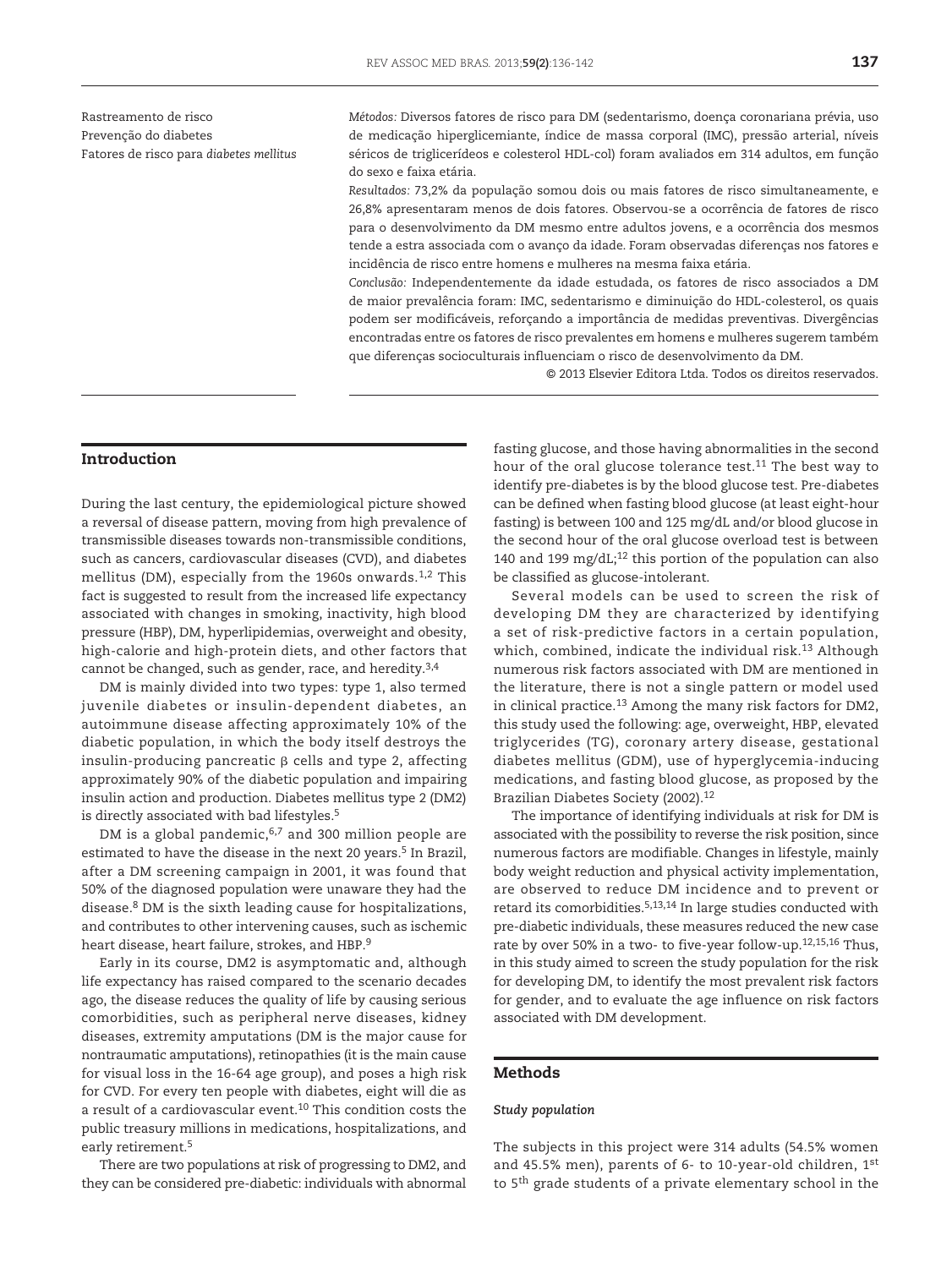municipality of Jundiaí, SP, who had been selected for a cardiovascular risk prevention study.17 When assessing risks by age, seven individuals whose age was not reported were excluded, thus reducing the sample size to 307.

## *Study tools*

A structured questionnaire was used as study tool to obtain the following data: age, prior history of gestational DM, sedentary lifestyle, previous coronary artery disease, and hyperglycemia-inducing medications. In addition to completing the questionnaire, the following data were assessed for the clinical exam: body weight, height, and blood pressure. Blood was also sampled for the following biochemical tests: fasting blood glucose, TG levels, and HDL-cholesterol levels.

#### *Data collection and parameter analysis*

A previously trained multidisciplinary team consisting of university health care students, nurses, nutritionists, pharmacists, and physical educators collected data from the structured questionnaire, as well as data from clinical exams and venous blood samples.

The clinical examinations performed by the multidisciplinary team fulfilled the following parameters:

- Weight was determined by using a digital scale with 100-g accuracy; height was measured with a portable stadiometer with a 1-mm accuracy. From these data, BMI (body mass index) was determined, calculated by the weight (in kilograms) divided by the height squared (in meters).
- The abdominal circumference was measured by a fiberglass tape measure with a 1-millimeter accuracy, on the largest abdominal diameter.
- Blood pressure was assessed through a mercury sphygmomanometer, with the individual sitting with his/her right arm positioned at the heart level and using a cuff covering 2/3 of the arm length. The systolic blood pressure was considered at Koroktoff phaseI and diastolic blood pressure at Koroktoff phase V of.

### **Diabetes mellitus** *risk factors*

The parameters below, cited by the Brazilian Diabetes Society  $(2002),<sup>12</sup>$  were considered as DM risk factors; the sedentary lifestyle parameter was based on the criteria proposed by Mendonça and Anjos.17 The other parameters were evaluated as described by Fornari et al.<sup>18</sup>

- Age ≥ 45 years
- Overweight (BMI ≥ 25 kg/m2)
- HDL-cholesterol (< 40 mg/dL in men and < 50 mg/dL in women)
- Elevated fasting blood glucose (> 100 mg/dL)
- Elevated TG (> 150 mg/dL)
- $-$  HBP ( $> 140$  mm Hg)
- $-$  CVD
- Previous gestational DM (GDM)
- Use of hyperglycemia-inducing medications (corticosteroids, thiazide diuretics, etc.)
- Sedentary lifestyle (< 30 minutes a day, according to Mendonça and Anjos)<sup>17</sup>

#### *Statistical analysis*

Data descriptive analysis was performed by using relative frequencies of the variables studied. Either the chi-squared test or the Fisher's exact test were used to find the association between two qualitative variables when needed. The significance level adopted for statistical tests was 5%.

## *Ethical issues*

This project is the result of an INCOR-UNIANCHIETA partnership, and is part of a larger project whose initial proposal considered an educational program to prevent cardiovascular events.18 The project was approved by the Ethics Committee on Human Research (CEPSH) of the Centro Universitário Padre Anchieta through the opinion number 002/2010.

#### *Study limitations*

The following study limitations have to be considered when interpreting the results:

- the population was initially selected for a cardiovascular disease prevention study<sup>17</sup> and, thus, individuals already diagnosed with diabetes, pregnant women, and patients having untreated hypothyroidism, patients having untreated hypopituitarism, nephrotic syndrome, chronic kidney failure, congenital biliary atresia, storage diseases, systemic lupus erythematosus, and acquired imunnodeficiency syndrome were excluded;
- by defining the  $1^{st}$  to  $5^{th}$ -grade students' parents (children aged 6 to 10 years) of a private elementary school in the municipality of Jundiaí, SP, as the population sample, the following features were narrowed: socioeconomic status and age group, predominantly characterized by young adults, resulting in 84.4% of the study individuals aged younger than 45 years.

## Results and discussion

#### *Descripton of diabetes mellitus‑associated risk factors*

In a sample of 312 people, 205, (approximately 65.7%) had elevated BMI (CI: 60.1%, 71.0%). In a sample of 312 people, 194 (approximately 62.2%) had a sedentary lifestyle (CI: 56.5%, 67.6%). In a sample of 311 people, 128 (approximately 41.2%) had low HDL values (CI: 35.6%, 46.9%). In a sample of 312 people, 60 (approximately 19.2%) had elevated triglycerides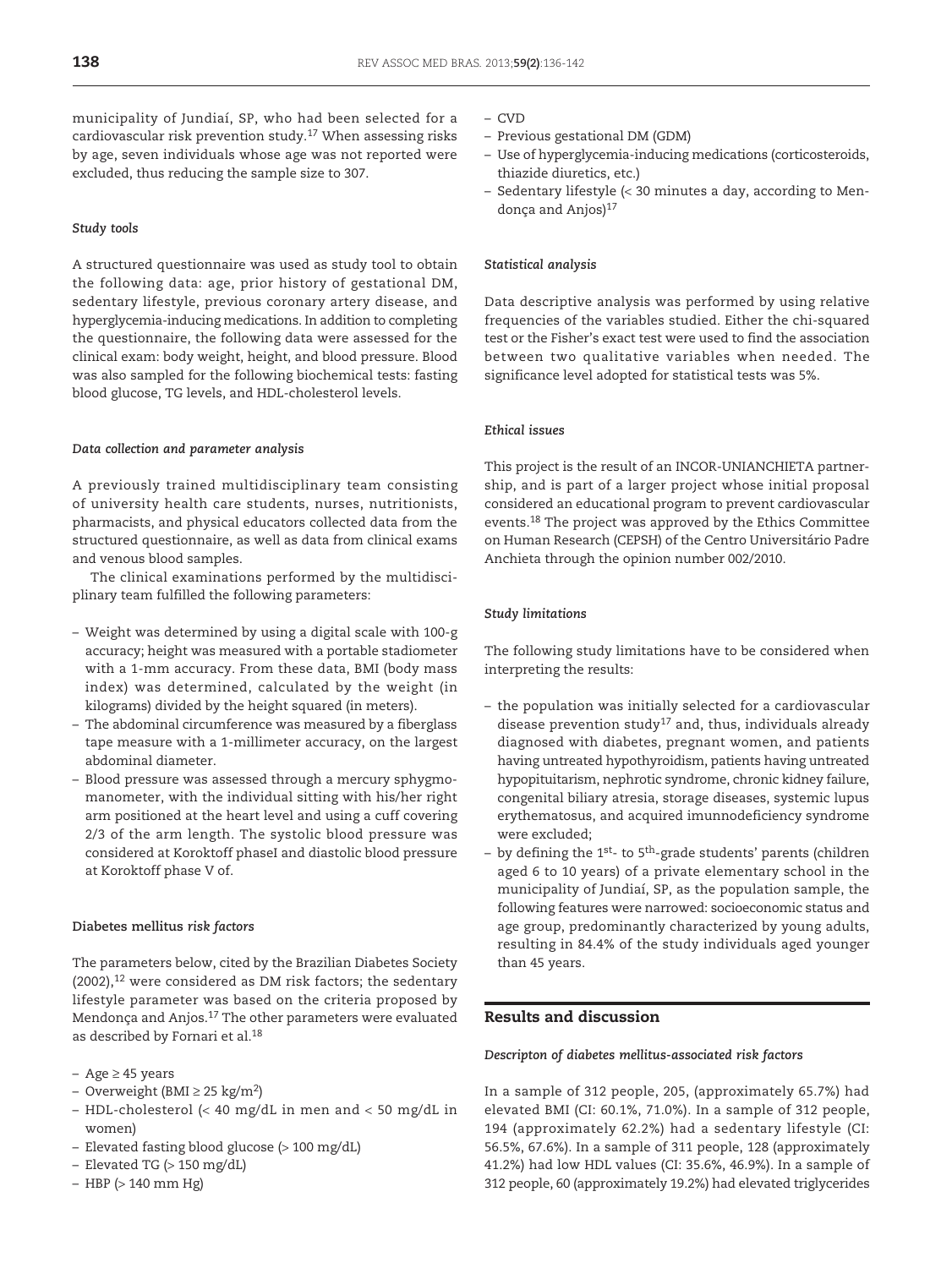

Fig. 1 – Diabetes mellitus-associated risk factors in 314 adult individuals, both men and women, parents of children from an elementary school in the city of Jundiaí, SP, Brazil, in 2010.

(CI: 15.0%, 24.0%). In a sample of 307 people, 48 (approximately 15.6%) presented age as a DM risk factor (CI: 11.8%, 20.2%). In a sample of 314 people, 43 (approximately 13.7%) were on hyperglycemia-inducing drugs (CI: 10.1%, 18,0%). In a sample of 291 people, 16 (approximately 5.5%), had elevated fasting blood glucose, that is, (CI: 3.2%, 8.8%). In a sample of 312 people, 17 (approximately 5.4%) had HBP (CI: 3.2%, 8.6%). In a sample of 312 people, five (approximately 1.6%) had cardiovascular disease (CI: 0.5%, 3,7%). In a sample of 170 study women, only one (approximately 0.6%), had a history of GDM (CI: 0.0%, 3.2%). Figure 1 shows risk factors contributing to DM development evaluated in the study population. Due to the lack of information, the sample varies according to the related parameter.

The risk factors with higher incidence were BMI (65.7%) and sedentary lifestyle (62.2%). These data are comparable to other data found in the literature in studies related to identifying DM risk factors: Ortiz e Zanetti<sup>19</sup> showed that 70% of individuals studied reported sedentary lifestyle and 51.5% had a BMI higher than 25 kg/m<sup>2</sup>; Souza et al.,<sup>20</sup> when studying individuals already diagnosed with diabetes, observed the highest DM prevalence is due to overweight; and Martinez and Latorre21 found that sedentary lifestyle is the most prevalent DM risk factor (63.3%), followed by elevated BMI (42.7%). Several studies have demonstrated overweight is one of the most important risk factors associated with DM2 development,<sup>13,22,23</sup> increasing the role of adipose tissue in the establishment of insulin resistance.

Figure 2 shows the distribution of DM risk factors associated with the study population. The sum of individuals having an association of two or more risk factors corresponds to 73.2% of the total; the remaining 26.8% correspond to no risk factors or only one DM-associated risk factor.

According to Franco, prevention can act on three fronts: by avoiding the disease onset, by early diagnosis, and by treating DM to prevent comorbidity onset. $24$  It is recommended that



Fig. 2 – Association of diabetes mellitus risk factors in 314 adult individuals, both men and women, parents of children from an elementary school in the city of Jundiaí, SP, Brazil, in 2010.

screening should be performed every three to five years in people aged ≥ 45 years, and yearly in those having two or more factors consistent with DM onset.12 Therefore, 73.2% of the study population is indicated to undergo yearly DM screening, since they have two or more risk factors simultaneously, and 26.8% every three to five years since they have less than two associated factors.

#### *Gender influence on diabetes mellitus‑associated risk factors*

Interestingly, sociocultural features may contribute to different behaviors in females and males, implying which DM risk factors are favored. Table 1 shows the study risk factor prevalences separated by gender, as well as the test significance level (p*-*value).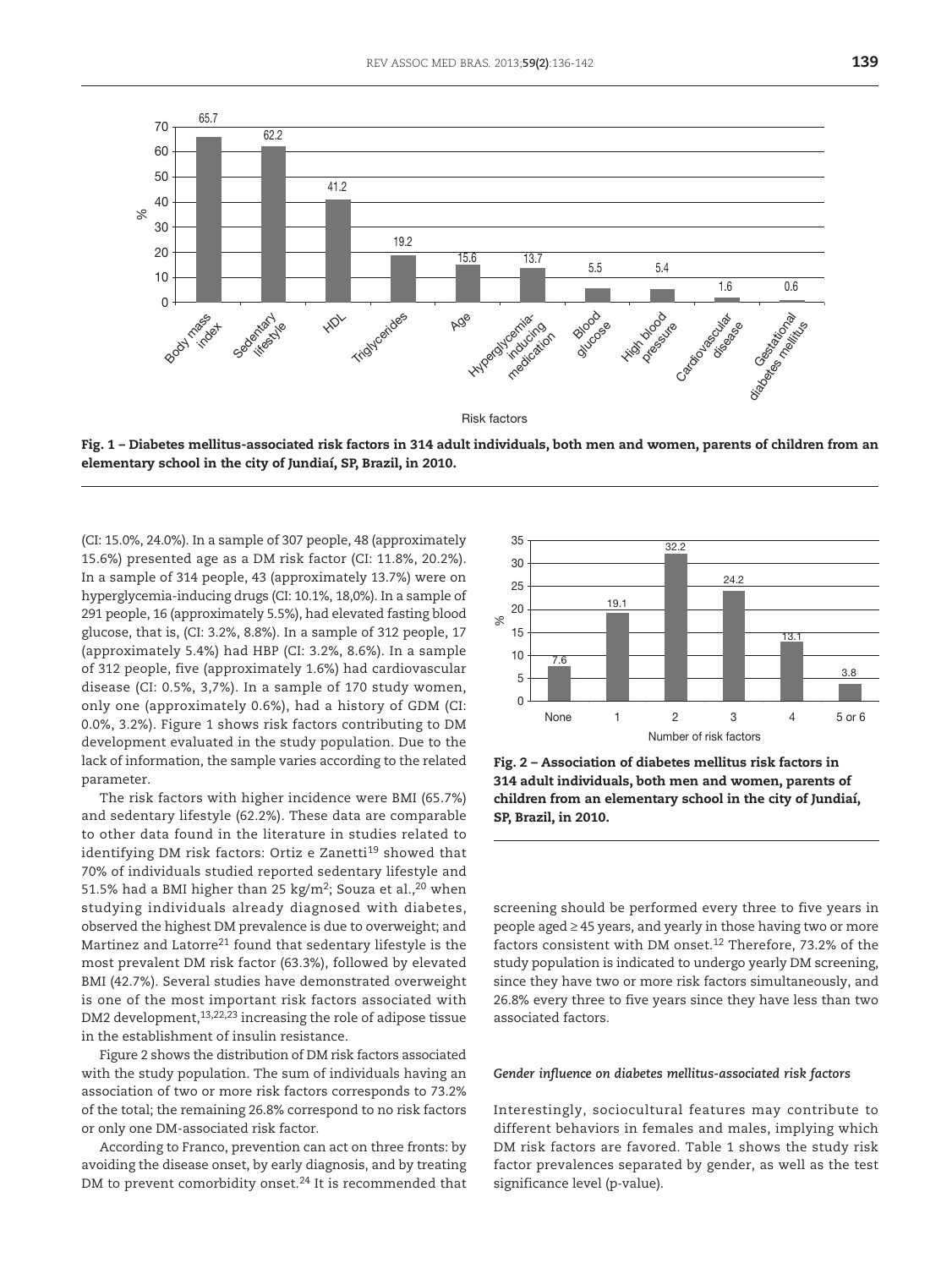| Table 1 – Diabetes mellitus-associated risk factors in women (171) and men (143), parents of children from a school |
|---------------------------------------------------------------------------------------------------------------------|
| in the city of Jundiaí, SP, Brazil, in 2010.                                                                        |

| Risk factor                                                                                                                           | Women, % | Men, %   | p-value                |  |  |
|---------------------------------------------------------------------------------------------------------------------------------------|----------|----------|------------------------|--|--|
| BMI                                                                                                                                   | 53.5     | 80.3     | $< 0.001$ <sup>*</sup> |  |  |
| Sedentary lifestyle                                                                                                                   | 65.9     | 57.7     | 0.140                  |  |  |
| HDL-cholesterol                                                                                                                       | 35.5     | 47.9     | $0.027*$               |  |  |
| <b>TG</b>                                                                                                                             | 8.3      | 32.2     | $< 0.001$ <sup>*</sup> |  |  |
| Age                                                                                                                                   | 8.9      | 23.7     | $< 0.001$ <sup>*</sup> |  |  |
| Hyperglycemia-inducing medications                                                                                                    | 18.1     | 8.4      | $0.012*$               |  |  |
| <b>HBP</b>                                                                                                                            | 3.5      | 7.7      | 0.102                  |  |  |
| Blood glucose                                                                                                                         | 1.9      | 9.8      | $0.003*$               |  |  |
| Coronary artery disease                                                                                                               | 1.2      | 2.1      | 0.662                  |  |  |
| <b>GDM</b>                                                                                                                            | 0.6      | $\Omega$ | $\qquad \qquad -$      |  |  |
| BMI, body mass index; GDM, gestational diabetes mellitus; HBP, high blood pressure; HDL, high density lipoprotein; TG, triglycerides. |          |          |                        |  |  |

In the male study population ( $n = 143$ ), risk factors in descending order of prevalence were: elevated BMI, sedentary lifestyle, low HDL-cholesterol, elevated TG, age, blood glucose, hyperglycemia-inducing medications, and HBP. In the female study population ( $n = 171$ ), the most prevalent risk factors were: sedentary lifestyle, elevated BMI, low HDL-cholesterol, and hyperglycemia-inducing medications.

Although BMI is a highly prevalent risk factor, this parameter is higher in the male population than in the female population. These data differ from those found in literature, according to the Family Budget Survey (Pesquisa de Orçamento Familiar – POF) 2008-2009, conducted by the Brazilian Institute of Geography and Statistics (Instituto Brasileiro de Geografia e Estatística – IBGE), $25$  in which 50.1% of Brazilian men and 48% of women were overweight. Another relevant finding in comparing the risk factor prevalence between men and women is elevated TG, which, in the male population, is 74.2% as high as in the female population; HBP is 54.2% higher in men, and low HDL is 27.9% lower in men. These data might have been mostly influenced by the higher prevalence of overweight presented by the male study population. On the other hand, the female study population was shown to be more susceptible to other risk factors, such as the use of hyperglycemia-inducing medications (contraceptives) and sedentary lifestyle.

The evaluation of the sum of risks according to the gender shows that while 34.5% of the women had less than two risk factors, only 17.5% of men lie in this category. Thus, 82.5% of the men in this study had an association of two to five DM-associated risk factors, a value above that shown by women. This information is in line with the report by Martinez and Latorre, $21$  who found that men had a higher chance to present DM influenced by high BMI and sedentary lifestyle.

Gender imbalances are reflected in laws, policies, and social practices, as well as in people's identities, attitudes, and behaviors, which alter patterns of suffering, illness, and death patterns.26 Although women have shown to be more sedentary than men in this study population, culturally women often assume more responsible attitudes and are more careful regarding their health than men, $^{27}$  possibly warranting a lower association of risk factors in the present study's female group. Although the results are related to a specific social class (see considerations in the topic Study Limitations), some behaviors defined by gender, including better health care and more frequent demand for health services by women, are so strongly rooted that they pervade across social classes,<sup>28,29</sup> and perhaps these results can reflect other segments of society.

#### *Age influence on diabetes mellitus‑associates risk factors*

Although a predominantly young adult population was studied, with 84.4% of individuals younger than 45 years, the results allowed clear discrimination of the age influence on increased risk to develop DM. When risk factors contributing to DM development in accordance with population age are evaluated, the following result profile is obtained, in descending order of prevalence, for the population under 45 years (84.4%): BMI  $\geq$  25 kg/m<sup>2</sup> (65.6%), sedentary lifestyle (63.7%), low HDL (40.1%), elevated TG (18.2%), use of hyperglycemia-inducing agents (12.7%), HBP (5.8%), blood glucose (3.3%), coronary artery disease (1.5%), and gestational diabetes (0.6%). In the group aged 45 years or older (15.6%), data obtained per risk factor were: BMI  $\geq$  25 kg/m<sup>2</sup> (66.7%), sedentary lifestyle (58.3%), low HDL (46.8%), elevated TG (23.4%), hyperglycemia-inducing agents (20.8%), and high blood glucose (18.2%), and none had coronary artery disease.

It is noteworthy that, regardless of age, the most prevalent DM risk factors were elevated BMI, sedentary lifestyle, and decreased HDL-cholesterol. As demonstrated,<sup>18</sup> chronic disease prevention can be reached through educational measures aiming to change habits directly influencing these factors.

Evaluating the sum of risks with age allows for the observation that, after 45 years of age, a relevant increase in the sum of risk factors occurs: the association of four risk factors rises from 10.0% to 31.3%, the association of five risk factors rises from 1.5% to 10.4%, and the previously not found association of six risk factors reaches 6.3%. The relationship between aging and higher DM prevalence is widely described in literature: Goldenberg et al.<sup>30</sup> indicate DM is more prevalent among older people; the Multicentric Study on Diabetes Prevalence in Brazil31 describes a 6.4-fold higher diabetes incidence in the population aged 60 to 69 years compared with the 30 to 59 years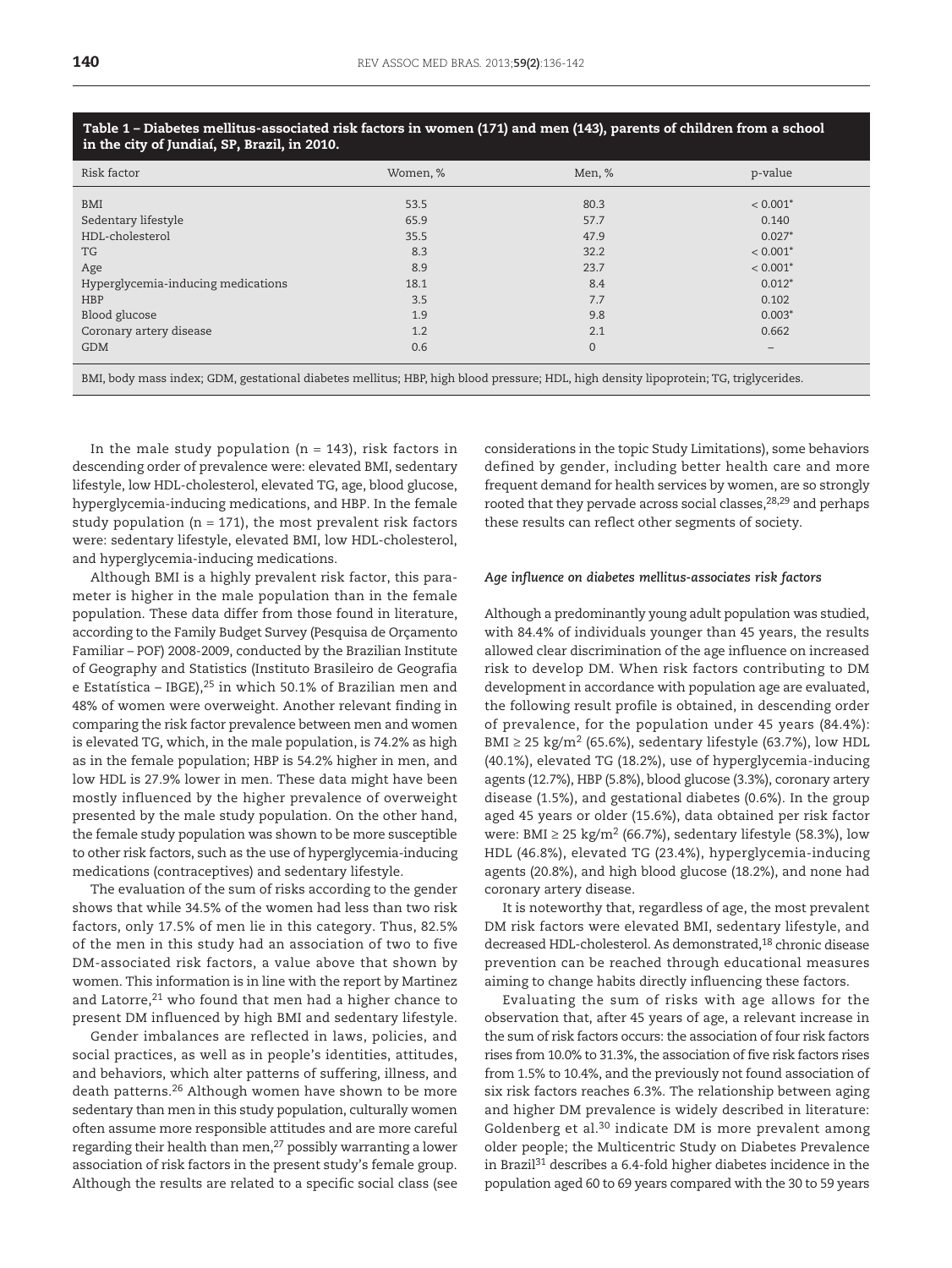age group; according to Collins et al.,<sup>13</sup> age is found as the most widely used risk factor in stratifying DM risk. As age is not a modifiable parameter, the present data confirm the importance that individuals older than 45 years increase care to control the modifiable risk factors, as they tend to be found in association, and DM has a higher incidence in this age group.

Interestingly, many of the risk factors assessed in this study, such as overweight, dyslipidemias, HBP, and sedentary lifestyle, are considered risk factors for other non-transmissible chronic diseases, such as cardiovascular diseases.<sup>18,32</sup> The present results show that, regardless of age, the most prevalent DM risk factors were elevated BMI, sedentary lifestyle, and decreased HDL-cholesterol, all of which are modifiable risk factors. Thus, their identification and intervention can contribute not only to a decrease of DM in this population, but also to a decrease in other comorbidities and mortality in this population. As demonstrated,<sup>18</sup> chronic disease prevention can be reached through educational measures aiming to change habits directly influencing these factors.

## Conclusion

Even after considering that the aforementioned particularities of this study limit result correlation, so the results cannot be directly correlated with the adult population of the city of Jundiaí, they reflect relevant aspects that might lead to studies with greater coverage. The results found reveal a high occurrence of DM risk factors, most of which are modifiable. Thus, prevention actions, as well as periodic DM screening, are important in this particular population. Another relevant feature is the difference in risk factors shown in males and females. In the study population, men had more risk factors than women, and therefore are more susceptible to DM development. The results demonstrate a great occurrence of DM risk factors among young adults, which stresses the importance of this study as an indicator that DM2 prophylactic action should target young adults, even considering that this condition is typically shown in older ages.

## Acknowledgements

The Centro Universitário Padre Anchieta, Jundiaí, SP, provided a Scientific Initiation Scholarship (BIC). FAPESP provided funding for the study (2009/17450-3).

## Conflict of interest

All authors declare to have no conflict of interest.

## REFERENCES

- 1. Costa RP, Silva CC. Doenças cardiovasculares. In: Cuppari L. Guias de medicina ambulatorial e hospitalar: Unifesp- Escola Paulista de Medicina. 2nded. São Paulo: Manole; 2005. p. 287-312.
- 2. Ministério da Saúde, Secretaria de Vigilância em Saúde. A construção da vigilância e prevenção das doenças crônicas

não transmissíveis no contexto do Sistema Único de Saúde. Brasília (DF): Ministério da Saúde; 2006.

- 3. Fisberg RM, Stella RH, Morimoto JM, Pasquali, LS, Philippi ST, Latorre MRDO. Lipid profile of nutrition students and its association with cardiovascular disease risk factors. Arq Bras Cardiol. 2001;76(2):143-7.
- 4. Ishitani LH, Franco GC, Perpétuo IHO, França E. Desigualdade social e mortalidade precoce por doenças cardiovasculares no Brasil. Rev Saúde Pública. 2006;40(4):684-91.
- 5. Sociedade Brasileira de Diabetes. Diretrizes da Sociedade Brasileira de Diabetes. São Paulo; 2009. [falta editora]
- 6. Selli L, Papaléo LK, Meneguel SN, Torneros JZ. Técnicas educacionales en el tratamiento de la diabetes. Cad Saúde Pública. 2005;21(5):1366-72.
- 7. Christie D, Strange V, Allen E, Oliver S, Wong ICK, Smith F, et al. Maximizing engagement, motivation and long term change in a structured intensive education programme in diabetes for children, young people and their families: Child and Adolescent Structured Competencies Approach to Diabetes Education (CASCADE). BMC Pediatr. 2009;9(1):57.
- 8. Barbosa RB, Barceló A, Machado CA. Campanha nacional de detecção de casos suspeitos de diabetes mellitus no Brasil: relatório preliminar. Rev Panam Salud Publica. 2001;10(5): 324-27.
- 9. Seidel AC, Nagata AK, Almeida HC, Bonomo M. Epistemologia sobre amputações e desbridamentos de membros inferiores realizados no Hospital Universitário de Maringá. J Vasc Bras. 2008;7(4):308-15.
- 10. Sociedade Brasileira de Diabetes. Diretrizes do diabetes mellitus, 2007*.* São Paulo; 2007.
- 11. Sucupira MJ, Souza IS, Lima DMS, Kffuri JM, Eubank JCB, Silva MAP, et al. Diabetes mellitus: prevalência e grupos de risco na população de servidores da Secretaria Especial de Editoração e Publicações do Senado Federal. Diabetes Clín. 2000;4(1):40-9.
- 12. Sociedade Brasileira de Diabetes. Consenso brasileiro sobre diabetes - diagnóstico e classificação do diabetes mellitus e tratamento do diabetes mellitus tipo 2. São Paulo; 2002
- 13. Collins GS, Mallet S, Omar O, Yu LM. Developing risk prediction models for type 2 diabetes: a systematic review of methodology and reporting. Medicine. 2011,9(1):103.
- 14. Tuomilehto J, Lindstrom J, Eriksson JG, Valle TT, Hamalainen H, Ilanne-Parikka P, et al. Prevention of type 2 diabetes mellitus by changes in lifestyle among subjects with impaired glucose tolerance. N Engl J Med. 2001;344(18):1343-50.
- 15. Diabetes Prevention Program Research Group. Reduction in the incidence of type 2 diabetes with lifestyle intervention or metformin. N Engl J Med. 2002; 346(6): 393-403.
- 16. Sartoreli DS, Franco LJ, Cardoso MA. Intervenção nutricional e prevenção primária do diabetes mellitus tipo 2: uma revisão sistemática. Cad Saúde Pública. 2006;22 (Supl 1)7-18.
- 17. Mendonça CP, Anjos LA. Aspectos das práticas alimentares e da atividade física como determinantes do crescimento do sobrepeso/obesidade no Brasil. Cad Saúde Pública. 2004;20(3): 698-709.
- 18. Fornari LS, Giuliano I, Azevedo F, Pastana A, Vieira C, Caramelli B. Children First Study: how an educational program in cardiovascular prevention at school can improve parents' cardiovascular risk. Eur J Prevent Cardiol. 2012. [Epub ahead of print]. doi: 10.1177/2047487312437617.
- 19. Ortiz MCA, Zanetti ML. Levantamento dos fatores de risco para diabetes mellitus em uma instituição de ensino superior. Rev Latinoam Enferm. 2001;9(3)58-63.
- 20. Souza LJ, Chalita FEB, Reis AFF, Teixeira CL, Gicovate Neto C, Bastos DA, et al. Prevalência de diabetes mellitus e fatores